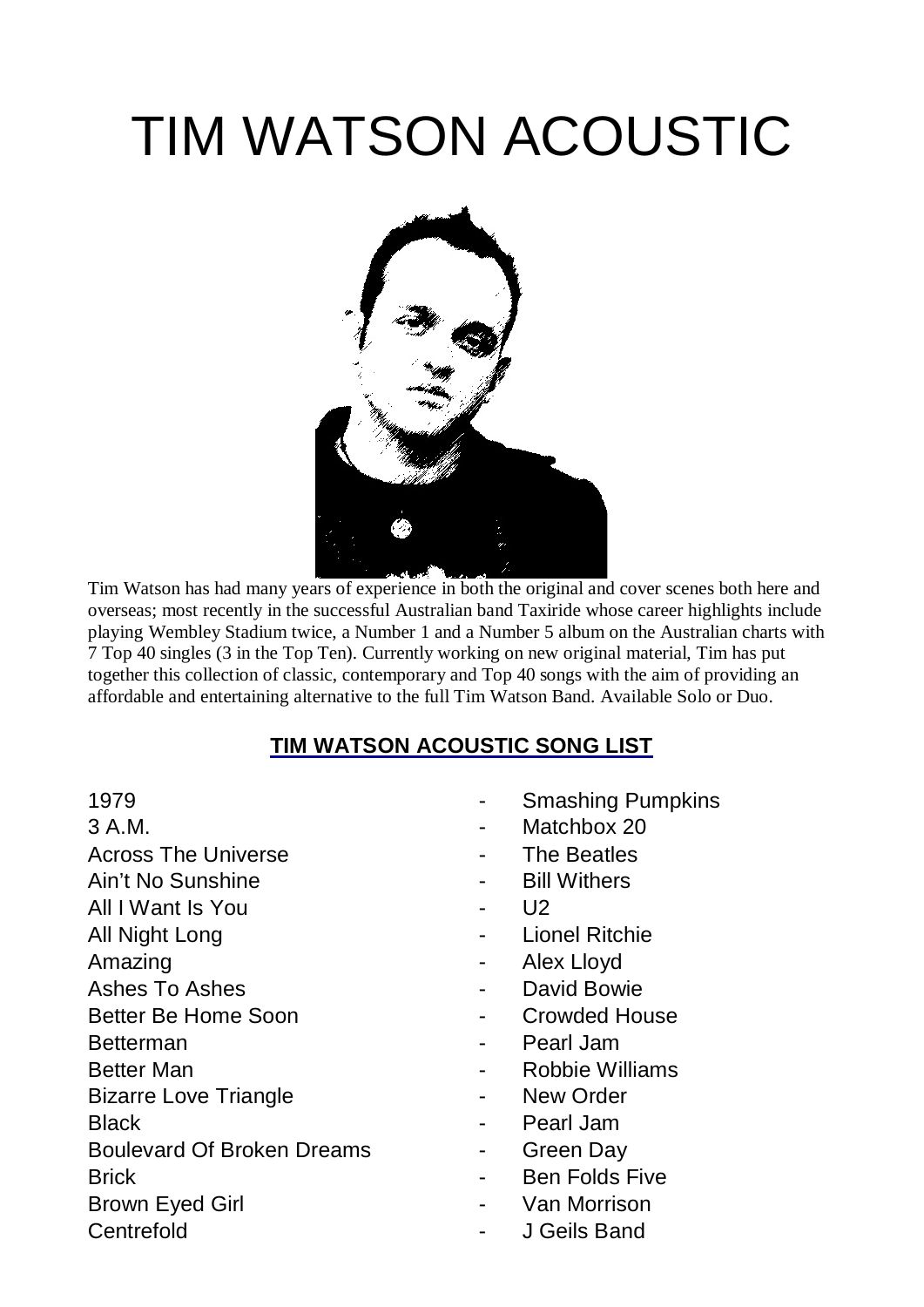Champagne Supernova **- Casis** Chasing Cars **Chasing Cars 1988** Comfortably Numb **- Pink Floyd** Crazy **Crazy - Gnarls Barkley** Crazy **- Seal** Cryin' Shame - Diesel DAF - Powderfinger Dirty Old Town **- The Pogues** Don't Change **- INXS** Don't You Forget About Me **Fig. 1.4 Simple Minds** Down Under **New York** 2008 - Men At Work Drive **Drive - The Cars** Dumb Things **Contract Contract Contract Contract Contract Paul Kelly** Easy **Easy Easy Easy Easy Easy Easy Easy Easy Easy Easy Easy Easy Easy Easy Easy Easy** El Scorcho - Weezer Everlong **Exercise Foo Fighters** Every Breath You Take **- The Police** Everywhere You Go **Fig. 10** Faxiride Feeler Feeler - Pete Murray Five Hundred Miles **Filter Contract Contract Five Hundred Miles Fig. 2** The Proclaimers Flagpole Sitta **- Harvey Danger** For One Day **For One Day For One Day** Get Set - Taxiride Handle With Care **Access 12 Contract Care Contract Contract Care Contract Contract Contract Contract Contract Contract Contract Contract Contract Contract Contract Contract Contract Contract Contract Contract Contract Cont** Hey Ya **- Cutkast** High & Dry **All Accord Accord Accord Accord Accord Accord Accord Accord Accord Accord Accord Accord Accord Accord Accord Accord Accord Accord Accord Accord Accord Accord Accord Accord Accord Accord Accord Accord Accord Acc** Hotel California **Hotel California Figure 1** The Eagles How Bizarre **- CMC** If You Could Only See **- Tonic** I Got You **- Split Enz** I'm A Believer - The Monkees I'm On Fire **Internal Contract Contract Contract Contract Contract Contract Contract Contract Contract Contract Contract Contract Contract Contract Contract Contract Contract Contract Contract Contract Contract Contract Co** In-between Days **Access** 2012 **Fixage 2013** Interstate Love Song<br>
The Stone Temple Pilots It's Only Natural **It's Only Natural Fig. 2.1 Crowded House** I Will Survive **Cake** Jealous Guy - John Lennon Karma Police **- Radiohead** Kiss **Contract Contract Contract Contract Contract Contract Contract Contract Contract Contract Contract Contract Contract Contract Contract Contract Contract Contract Contract Contract Contract Contract Contract Contract** Knocking On Heavens Door The Realty Bob Dylan Learn To Fly **Example 2** Foo Fighters Lightening Crashes **Cashes 1999** - Live Light My Fire **Community Community Community Community Community Community Community Community Community Community Community Community Community Community Community Community Community Com** 

- 
- 
- 
- 
- 
- 
- 
- 
- 
- 
- 
- 
- 
- 
- 
- 
- 
- 
- 
- 
- 
- 
- 
- 
- 
- 
- 
- 
- 
- 
- 
- 
- 
- 
- 
- 
- 
- 
- 
- 
- 
- 
-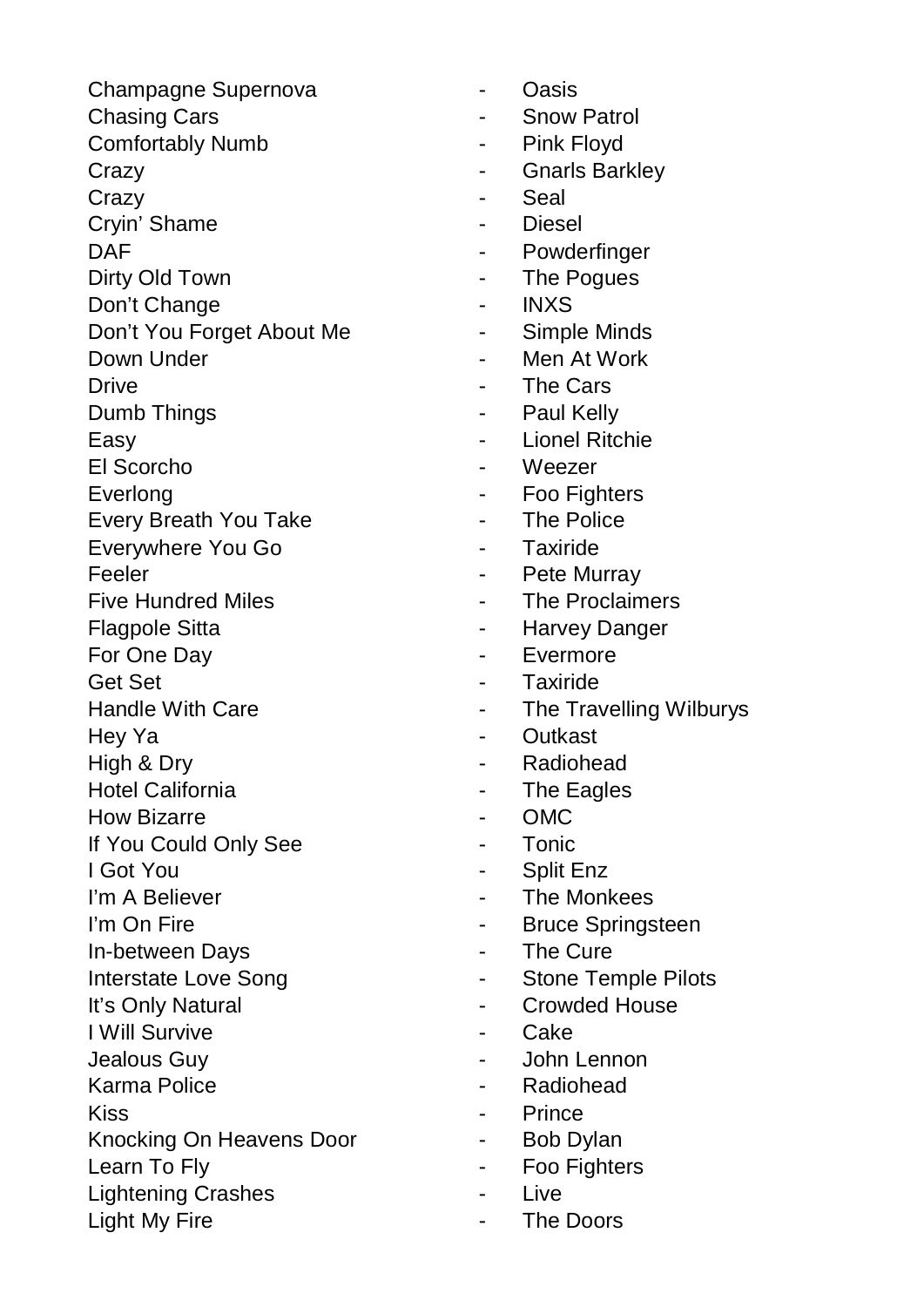- 
- Message In A Bottle **Container Container Container Provide** The Police
- 
- 
- 
- 
- Mystify INXS
- 
- 
- 
- 
- Only To Be With You  **Roachford**
- 
- 
- 
- Raspberry Beret **Access Fince Fince**
- 
- 
- Ring Ring **Contract Contract Contract Contract Contract ABBA**
- Rock The Casbah The Clash
- 
- 
- 
- 
- 
- Smile Like You Mean It **Allers Container Containers** Fine Killers
- 
- Somebody Told Me  **The Killers**
- 
- Steal My Kisses **Container Steal My Kisses Container** Point Assembly Ben Harper
- 
- 
- 
- 
- Take A Picture **Contact Contact A Picture Filter**
- 
- 
- 
- The One I Love **Account Account Account Account Account** Account Account Account Account Account Account Account Account Account Account Account Account Account Account Account Account Account Account Account Account Accou
- 
- 
- 
- Love My Way **Contract Contract Automobile Proportional Pschedelic Furs**
- Mad World **Mad World Mad World Tears 4 Fears/Gary Jules**
- Mean To Me  $\qquad \qquad -$  Crowded House
	-
- Moondance **Moondance Van Morrison**
- Mr. Brightside  **The Killers**
- Mrs. Robinson  **Simon & Garfunkel**
- My Happiness **My Happiness Powderfinger** 
	-
- Never Tear Us Apart **New Strategy Arrow Act 10 Fe**
- One U2
- One Perfect Day **Constant Contract Day Constant Constant Little Heroes** 
	-
- Otherside  **All Accords** Red Hot Chilli Peppers
- Overkill **Overkill Contract Contract Contract At Men** At Work
- Rain **Rain** Dragon
	-
- Reckless  **Australian Crawl**
- Ring Of Fire  **All Accord Accord All Accord Johnny Cash** 
	-
	-
- Ruby Tuesday **National Contract Contract Contract Contract Contract Contract Contract Contract Contract Contract Contract Contract Contract Contract Contract Contract Contract Contract Contract Contract Contract Contract C**
- Save Tonight  **Eagle Eye Cherry**
- Shimmer Fuel
- Shivers  **Nick Cave/Screaming Jets**
- Slide Goo Goo Dolls
	-
- So Beautiful **So Beautiful Accord Accord Accord Accord Pete Murray** 
	-
- Space Oddity **Space Oddity David Bowie** 
	-
- Straight Lines **Containers Containers Containers Containers Containers Containers Containers**
- Stuck In The Middle **Contract Contract Contract Stealers Wheel**
- Sweet Home Alabama  **Lynnard Skynnard**
- Take Me Back  **Noiseworks** 
	-
- Taylor **Taylor CONSISTENT CONSISTENT CONSISTENT CONSISTENT CONSISTENT CONSISTENT CONSISTENT CONSISTENT CONSISTENT CONSISTENT CONSISTENT CONSISTENT CONSISTENT CONSISTENT CONSISTENT CONSISTENT CONSISTENT CONSISTENT CONSIST**
- Teardrops  **Womack & Womack**
- The Middle **Alternative Contract Contract Contract Contract Contract Contract Contract Contract Contract Contract Contract Contract Contract Contract Contract Contract Contract Contract Contract Contract Contract Contract** 
	-
- These Days **Contract Contract Contract Contract Contract Contract Contract Contract Contract Contract Contract Contract Contract Contract Contract Contract Contract Contract Contract Contract Contract Contract Contract Con**
- Throw Your Arms **Collectors Figure 2018**
- Time After Time **Cyndi** Lauper